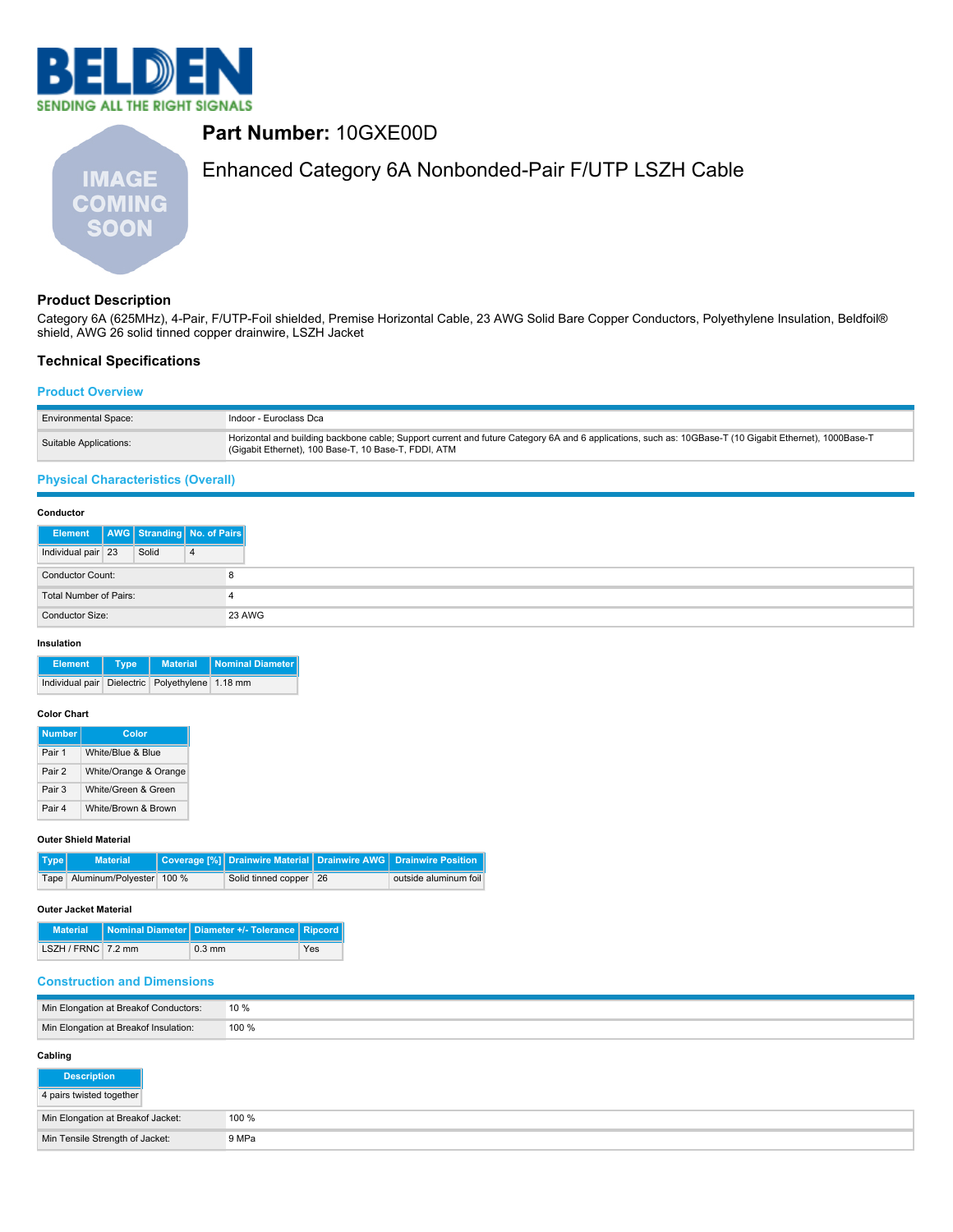### **Electrical Characteristics**

### **Conductor DCR**

**Max. Conductor DCR Max DCR Unbalanced Between Pairs [%] Max. DCR Unbalanced Within Pair [%] 95 Ohm/km 4 % 2 Ohm** 

## **Capacitance**

| Max. Capacitance Unbalance Max. Mutual Capacitance |         |
|----------------------------------------------------|---------|
| 1,600 pF/m                                         | 56 pF/m |

## **Impedance**

**Nominal Characteristic Impedance** 100 Ohm

## **Delay**

**Max. Delay Skew** Min. Velocity of Propagation 45 ns/100m 67 %

## **High Freq**

| Frequency<br>[MHz]                     | <b>Max. Insertion Loss</b><br>(Attenuation) | Min.<br><b>NEXT</b><br>[dB] | Min.<br><b>PSNEXT</b><br>[dB]                             | Min.<br><b>ACR</b><br>[dB] | Min.<br><b>PSACR</b><br>[dB] | <b>Min. ACRF</b><br>(ELFEXT) [dB] | <b>Min. PSACRF</b><br>(PSELFEXT) [dB] | Min. RL<br>(Return Loss)<br>[dB] | Min.<br><b>PSANEXT</b> | Min.<br><b>PSAACRF</b> | Min.    | Min.<br>TCL [dB]   ELTCTL [dB] |
|----------------------------------------|---------------------------------------------|-----------------------------|-----------------------------------------------------------|----------------------------|------------------------------|-----------------------------------|---------------------------------------|----------------------------------|------------------------|------------------------|---------|--------------------------------|
| 1 MHz                                  | 2.1 dB/100m                                 | 75.3 dB                     | 72.3 dB                                                   | 73.2 dB                    | 70.2 dB                      | 68 dB                             | 65 dB                                 | 20dB                             | 67 dB                  | 67 dB                  | 40 dB   | 35 dB                          |
| 4 MHz                                  | 3.8 dB/100m                                 | 66.3 dB                     | 63.3 dB                                                   | 62.5 dB                    | 59.5 dB                      | 56 dB                             | 53 dB                                 | 23 dB                            | 67 dB                  | 66.2 dB                | 34 dB   | 23 dB                          |
| 10 MHz                                 | 5.9 dB/100m                                 | 60.3 dB                     | 57.3 dB                                                   | 54.4 dB                    | 51.4 dB                      | 48 dB                             | 45 dB                                 | 25 dB                            | 67 dB                  | 58.2 dB                | 30 dB   | 15dB                           |
| 16 MHz                                 | 7.5 dB/100m                                 | 57.2 dB                     | 54.2 dB                                                   | 49.8 dB                    | 46.8 dB                      | 43.9 dB                           | 40.9 dB                               | 25 dB                            | 67 dB                  | 54.1 dB                | 28 dB   | 10.9 dB                        |
| 31.2 MHz                               | 10.5 dB/100m                                | 52.9 dB                     | 49.9 dB                                                   | 42.4 dB                    | 39.4 dB                      | 38.1 dB                           | 35.1 dB                               | 23.6 dB                          | 67 dB                  | 48.3 dB                | 25.1 dB | 5.1 dB                         |
| 62.5 MHz                               | 15 dB/100m                                  | 48.4 dB                     | 45.4 dB                                                   | 33.4 dB                    | 30.4 dB                      | 32.1 dB                           | 29.1 dB                               | 21.5 dB                          | 65.6 dB                | 42.3 dB                | 22 dB   |                                |
| <b>100 MHz</b>                         | 19.1 dB/100m                                | 45.3 dB                     | 42.3 dB                                                   | 26.2 dB                    | 23.2 dB                      | 28 dB                             | 25 dB                                 | 20.1 dB                          | 62.5 dB                | 38.2 dB                | 20 dB   |                                |
| <b>125 MHz</b>                         | 21.5 dB/100m                                | 43.8 dB                     | 40.8 dB                                                   | 22.3 dB                    | 19.3 dB                      | 26.1 dB                           | 23.1 dB                               | 19.4 dB                          | 61 dB                  | 36.3 dB                | 19dB    |                                |
| <b>200 MHz</b>                         | 27.6 dB/100m                                | 40.8 dB                     | 37.8 dB                                                   | 13.2 dB                    | 10.2 dB                      | 22 dB                             | 19dB                                  | 18dB                             | 58 dB                  | 32.2 dB                | 17dB    |                                |
| <b>250 MHz</b>                         | 31.1 dB/100m                                | 39.3 dB                     | 36.3 dB                                                   | 8.3 dB                     | 5.3 dB                       | 20 dB                             | 17dB                                  | 17.3 dB                          | 56.5 dB                | 30.2 dB                | 16dB    |                                |
| 300 MHz                                | 34.3 dB/100m                                | 38.1 dB                     | 35.1 dB                                                   | 3.9dB                      | 0.9 dB                       | 18.5 dB                           | 15.5 dB                               | 17.3 dB                          | 55.3 dB                | 28.7 dB                |         |                                |
| 500 MHz                                | 45.3 dB/100m                                | 34.8 dB                     | 31.8 dB                                                   | $-10.4$ dB                 | $-13.4$ dB                   | 14 dB                             | 11 dB                                 | 17.3 dB                          | 52 dB                  | 24.2 dB                |         |                                |
| 625 MHz                                | 51.2 dB/100m                                | 33.4 dB                     | 30.4 dB                                                   | $-17.8$ dB                 | $-20.8$ dB                   | 12.1 dB                           | 9.1 dB                                | 17.3 dB                          | 50.6 dB                | 22.3 dB                |         |                                |
| High Freq Table Note:                  |                                             |                             | Limits below 4MHz and at 625MHz are for information only. |                            |                              |                                   |                                       |                                  |                        |                        |         |                                |
| Coupling Attenuation Class:<br>Type II |                                             |                             |                                                           |                            |                              |                                   |                                       |                                  |                        |                        |         |                                |

### **Transfer Impedance**

|         |         | <b>Frequency [MHz] Description   Transfer Impedance</b> |
|---------|---------|---------------------------------------------------------|
| 1 Mhz   | Grade 2 | $Max.50$ m $Ohm/m$                                      |
| 10 Mhz  |         | Max. $100 \text{ mOhm/m}$                               |
| 30 Mhz  |         | $Max$ 200 m $Ohm/m$                                     |
| 100 Mhz |         | Max. $1000$ mOhm/m                                      |

#### **Current**

**Max. Recommended Current [A]** 1.5 A

#### **Voltage**

**Voltage Rating [V]** 72 V

# **Temperature Range**

| Installation Temp Range: | $0^{\circ}$ C To +50 $^{\circ}$ C<br>.  |
|--------------------------|-----------------------------------------|
| Operating Temp Range:    | $-30^{\circ}$ C To $+60^{\circ}$ C<br>. |

## **Mechanical Characteristics**

| <b>Bulk Cable Weight:</b>            | 50 kg/km |
|--------------------------------------|----------|
| Max Recommended Pulling Tension:     | 80 N     |
| Min Bend Radius During Installation: | 58 mm    |
| Min Bend Radius During Operation:    | 29 mm    |